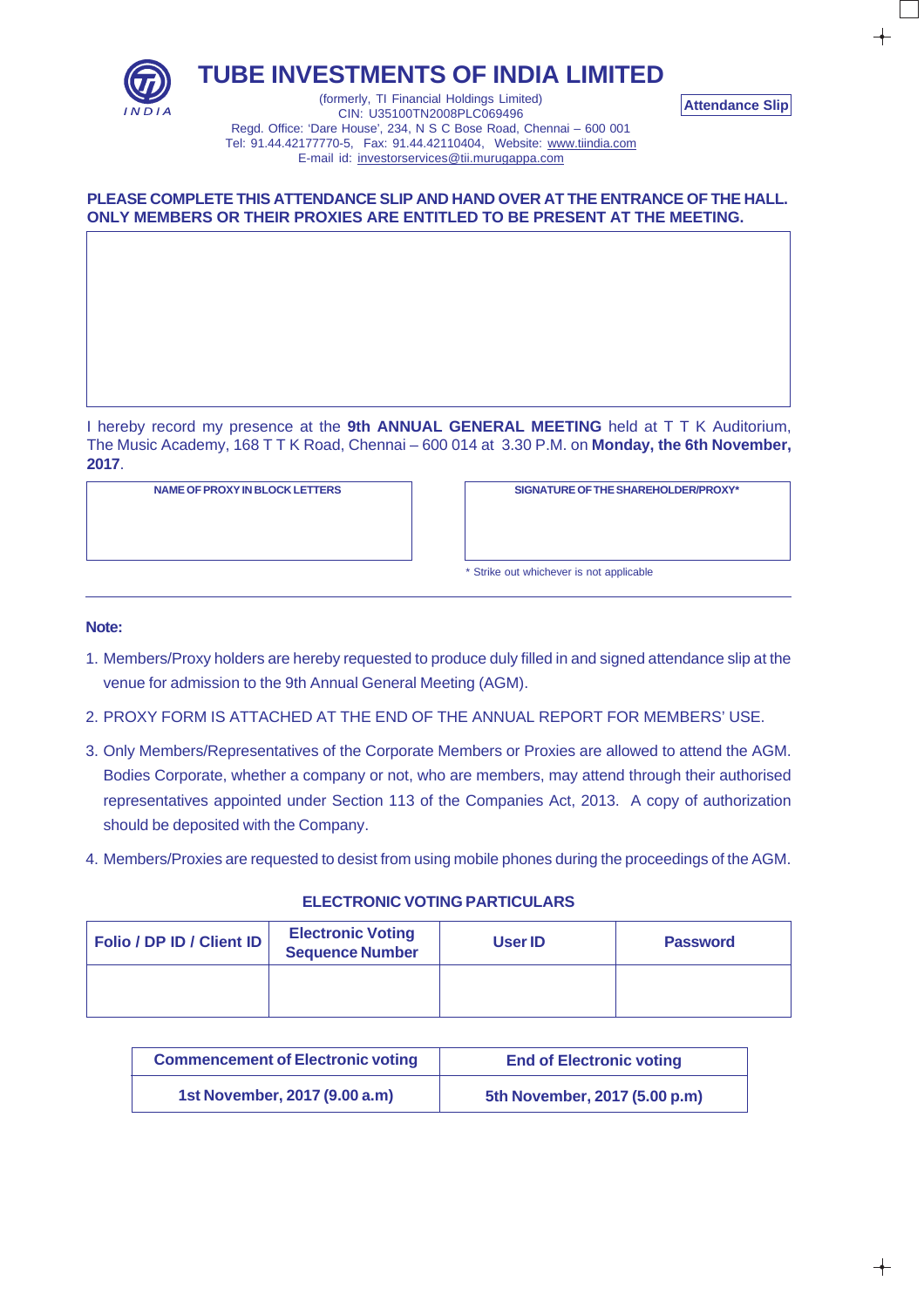

# **TUBE INVESTMENTS OF INDIA LIMITED**

**Proxy Form**

(formerly, TI Financial Holdings Limited) CIN: U35100TN2008PLC069496 Regd. Office: 'Dare House', 234, N S C Bose Road, Chennai – 600 001 Tel: 91.44.42177770-5 Fax: 91.44.42110404 Website: www.tiindia.com; E-mail id: investorservices@tii.murugappa.com

(Pursuant to Section 105(6) of the Companies Act, 2013 and Rule 19(3) of the Companies (Management and Administration) Rules, 2014

| Name of the Member(s)       | $\sim 10$ |
|-----------------------------|-----------|
| Registered Address          |           |
| l E-mail ID                 |           |
| Folio/DP ID-Client ID No. : |           |

I/We, being the member(s) of ……………………………………………………................…...shares of the above named Company, hereby appoint:

 $\pmb{\times}$ 

|    | Name      |  |
|----|-----------|--|
|    | Address   |  |
|    | E-Mail ID |  |
|    | Signature |  |
| 2. | Name      |  |
|    | Address   |  |
|    | E-Mail ID |  |
|    | Signature |  |
| 3. | Name      |  |
|    | Address   |  |
|    | E-Mail ID |  |
|    | Signature |  |

as my/our proxy to attend and vote (on a poll) for me/us and on my/our behalf at the 9th Annual General Meeting of the Company, to be held on Monday, the 6th day of November, 2017 at 3.30 P.M. at T T K Auditorium, The Music Academy, 168 T T K Road, Chennai – 600 014 and at any adjournment thereof in respect of such resolutions as are indicated below:

| <b>Resolution No.</b>    | <b>Resolution</b>                                                                                                                                                           | <b>Vote (Optional)*</b> |                |                |  |
|--------------------------|-----------------------------------------------------------------------------------------------------------------------------------------------------------------------------|-------------------------|----------------|----------------|--|
|                          |                                                                                                                                                                             |                         | <b>Against</b> | <b>Abstain</b> |  |
| <b>Ordinary Business</b> |                                                                                                                                                                             |                         |                |                |  |
|                          | Adoption of Audited Financial Statements of the Company for FY 2016-17.<br>Reports of the Board of Directors and Auditors thereon.                                          |                         |                |                |  |
| 2.                       | Adoption of Audited Consolidated Financial Statements of the Company<br>for FY 2016-17 and Reports of the Auditors thereon.                                                 |                         |                |                |  |
| 3.                       | Declaration of Dividend.                                                                                                                                                    |                         |                |                |  |
| $\overline{4}$ .         | Appointment of Mr. L Ramkumar as Director.                                                                                                                                  |                         |                |                |  |
| 5.                       | Appointment of M/s. S R Batliboi & Associates LLP as Statutory Auditors<br>for a period of 5 consecutive financial years and fixing the remuneration<br>in respect thereof. |                         |                |                |  |